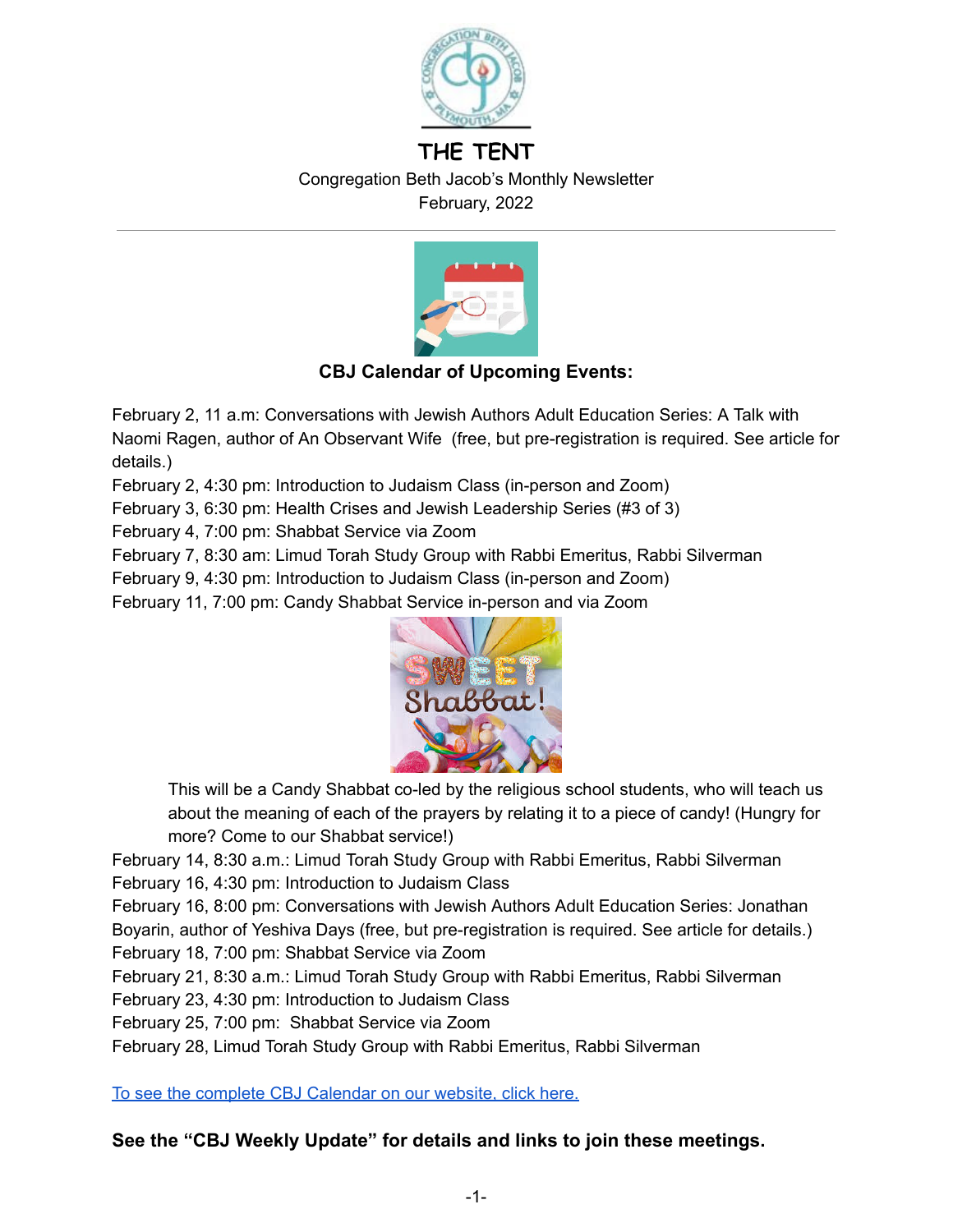### I**n Case You Missed it... Rabbi Mills' Message on Shabbat January 7, 2022**



At our Shabbat service on January 7th, Rabbi Mills spoke to us about the Torah portion, Bo, and its recurrent theme of darkness. Three of the 10 plagues that were visited on the Egyptians relate to Darkness: in the 8th plague, locusts swarmed the land in such great numbers that they blocked out the sun; actual darkness covers the land in the 9th plague; and the tenth plague, the death of the first-born, shows us the worst kind of darkness of all: the insensitivity and callousness that the Egyptians showed toward death. Some Israelites also suffered from their own form of darkness -- the darkness of inertia -- their acceptance of slavery and their inability to find the courage to act to free themselves from bondage, as many wanted to return to Egypt.

There are many kinds of darkness. There can be a darkness of the spirit - a focus on our own self-interests and an inability to feel compassion or care about others. In modern times, as we face the second year ot Covid, isolation, anxiety and depression represent another kind of darkness. At times such as these, we must resolve to open our eyes and our ears - to see, hear, recognize and act to combat intolerance, intolerance and cruelty that exist in our world. Darkness represents ignorance, deception and lies, whereas Light is a metaphor for knowledge, wisdom and truth. To achieve a better world, we need to find compassion for people who are less fortunate than we, work toward restoring respect for others who are different from ourselves, whether in race, ethnicity, religion or gender, reject deception and lies and restore the Rule of Law. This is how we can transform Darkness into LIght.

**Israel's New Anthem of Hope For Overcoming the Covid Pandemic** At this Shabbat service, Rabbi Mills shared an inspirational YouTube video in which some of Israel's top musical artists sing Zeh Katan Aleinu, a song of hope and resilience in response to the ongoing Covid pandemic.

The title of the song, "Katan Aleinu", translates as "It's no match for us," or "Don't worry, we've got this." Co-written by Static (Liraz Russo) and Yarden "Jordi" Peleg, "Katan Aleinu" has it all: upbeat, positive lyrics, patriotic themes, great vocals, and appearances by 40 of Israel's top musical stars. "We recruited the best Israeli artists that, really, I have no words, each one is a tzaddik (righteous person)," Static wrote. "They all came as volunteers with love, and full mobilization for one purpose: to do good." Proceeds from the project will be donated to hospitals, Corona wards and medical staff working on the front lines in the fight against COVID-19. The artists were not compensated for their participation.

Click here to watch this [YouTube](https://m.youtube.com/watch?v=58AjdhGSaTU) video.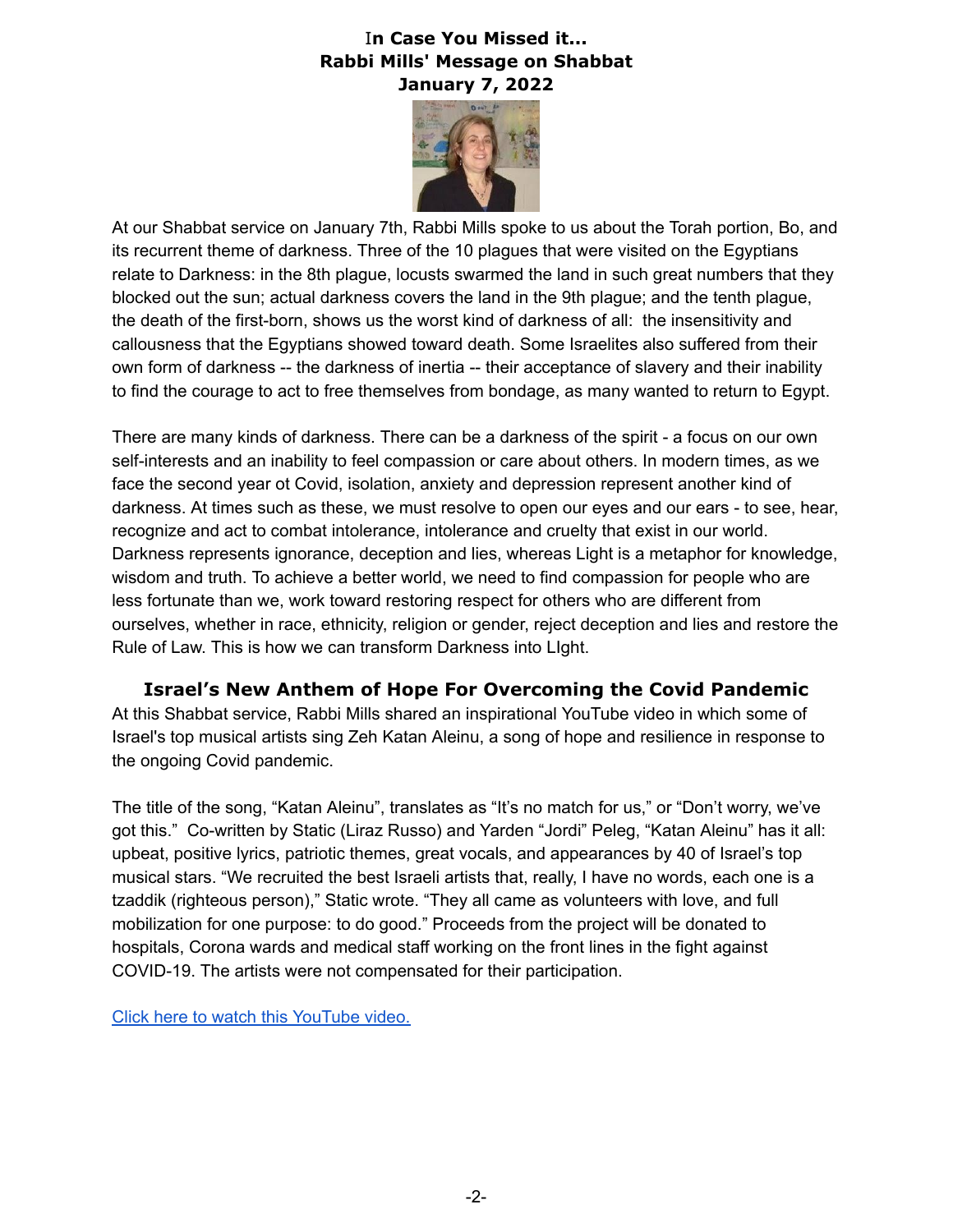

# **Exciting New Adult Education Programs! Conversations With Jewish Authors**

Join with about 25 other Reform congregations for a monthly conversation with a Jewish author of a newly published book Join with about 25 other Reform congregations for a monthly conversation with a Jewish author of a newly published book. You will find information about each monthly program in the Weekly Update, in The Pup Tent, and in the CBJ calendar of events on the CBJ website ([cbjplymouth.org](http://cbjplymouth.org/).) **Please note that participation in these programs is free of charge, but advance registration is required. You may pre-register at the last minute (5 minutes before the program begins) if you wish.**

To see the complete schedule, click here.

[https://docs.google.com/document/d/1Tx1u5CjP09H1o1o0xUZasj5BXPHDvUfja98V\\_nFsbg8/ed](https://docs.google.com/document/d/1Tx1u5CjP09H1o1o0xUZasj5BXPHDvUfja98V_nFsbg8/edit?usp=sharing) [it?usp=sharing](https://docs.google.com/document/d/1Tx1u5CjP09H1o1o0xUZasj5BXPHDvUfja98V_nFsbg8/edit?usp=sharing)

**Upcoming Programs:**

### **A Conversation with Naomi Ragen, author of An Observant Wife**

Wednesday, February 2, 2022, at 11:00 AM ET Register in advance for this meeting: <https://us02web.zoom.us/j/84204329621?pwd=M1FwTTRFVDJaTXIrOVlnaWpJMGxYdz09>

Naomi Ragen is an award-winning novelist, journalist and playwright. Her first book, Jephte's Daughter, was listed among the one-hundred most important Jewish books of all time. Her bestselling novels include Sotah, The Covenant, The Sisters Weiss, and Devil in Jerusalem. An outspoken advocate for women's rights, and an active combatant against anti-Israel and anti-Semitic propaganda, she has lived in Jerusalem since 1971. An Observant Wife is her thirteenth novel.

In this rich and compassionate new novel, Naomi Ragen continues the love story between newly observant California-girl Leah and ultra-Orthodox widower Yaakov from An Unorthodox Match. From the joy of their wedding day surrounded by supportive friends and family, Yaakov and Leah are soon plunged into the complex reality of their new lives together as Yaakov leaves his beloved yeshiva to work in the city, and Leah confronts the often-agonizing restrictions imposed by religious laws governing even the most intimate moments of their married lives. Adding to their difficulties is the hostility of some in the community who continue to view Leah as a dangerous interloper, questioning her sincerity and adherence to religious laws and spreading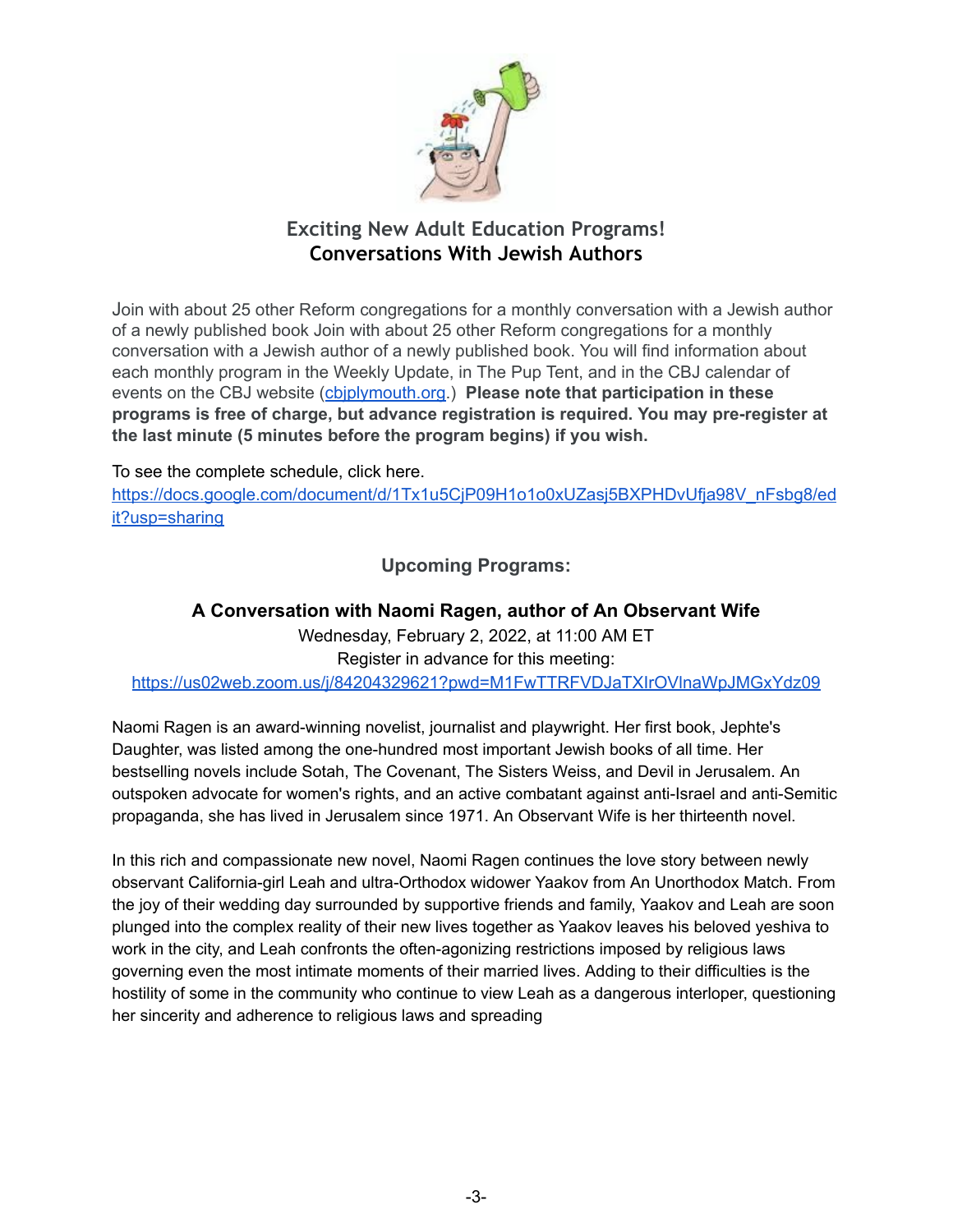# **A Talk with Professor Jonathan Boyarin, author of Yeshiva Days** Wednesday, February 16, 2022, at 8:00 PM ET Register in advance for this meeting: <https://us02web.zoom.us/meeting/register/tZYkcOCgrz0qE93eeSEqGH70S-I3nTN02WrL>

Jonathan Boyarin is the Diann G. and Thomas A. Mann Professor of Modern Jewish Studies at Cornell University. His books include Jewish Families, Mornings at the Stanton Street Shul: A Summer on the Lower East Side, and The Unconverted Self: Jews, Indians, and the Identity of Christian Europe.

New York City's Lower East Side has witnessed a severe decline in its Jewish population in recent decades, yet every morning in the big room of the city's oldest yeshiva, students still gather to study the Talmud beneath the great arched windows facing out onto East Broadway. Yeshiva Days is Jonathan Boyarin's uniquely personal account of the year he spent as both student and observer at Mesivtha Tifereth Jerusalem, and a poignant chronicle of a side of Jewish life that outsiders rarely see. Boyarin explores the yeshiva's relationship with the neighborhood, the city, and Jewish and American culture more broadly, and brings vividly to life its routines, rituals, and rhythms. He describes the compelling and often colorful personalities he encounters each day, and introduces readers to the Rebbi, the moral and intellectual head of the yeshiva. Boyarin reflects on the meanings of "study for its own sake" in the intellectually vibrant world of traditional rabbinic learning, and records his fellow students' responses to his negotiation of the daily complexities of yeshiva life while he also conducts anthropological fieldwork. A richly mature work by a writer of uncommon insight, wit, and honesty, Yeshiva Days is the story of a place on the Lower East Side with its own distinctive heritage and character, a meditation on the enduring power of Jewish tradition and learning, and a record of a different way of engaging with time and otherness.



If you know of any new families in the Plymouth area who might be interested in joining CBJ, please ask them to contact our Membership Chair, Rose Litchman at [snobuntng@aol.com](mailto:snobuntng@aol.com) Click here for a link to CBJ's [Application](https://www.cbjplymouth.org/join/membership-form) Form.



Watch the Weekly Update for information about future Brotherhood events that are being planned, including a Discussion Group and a Movie Discussion Night, both to be conducted by Zoom.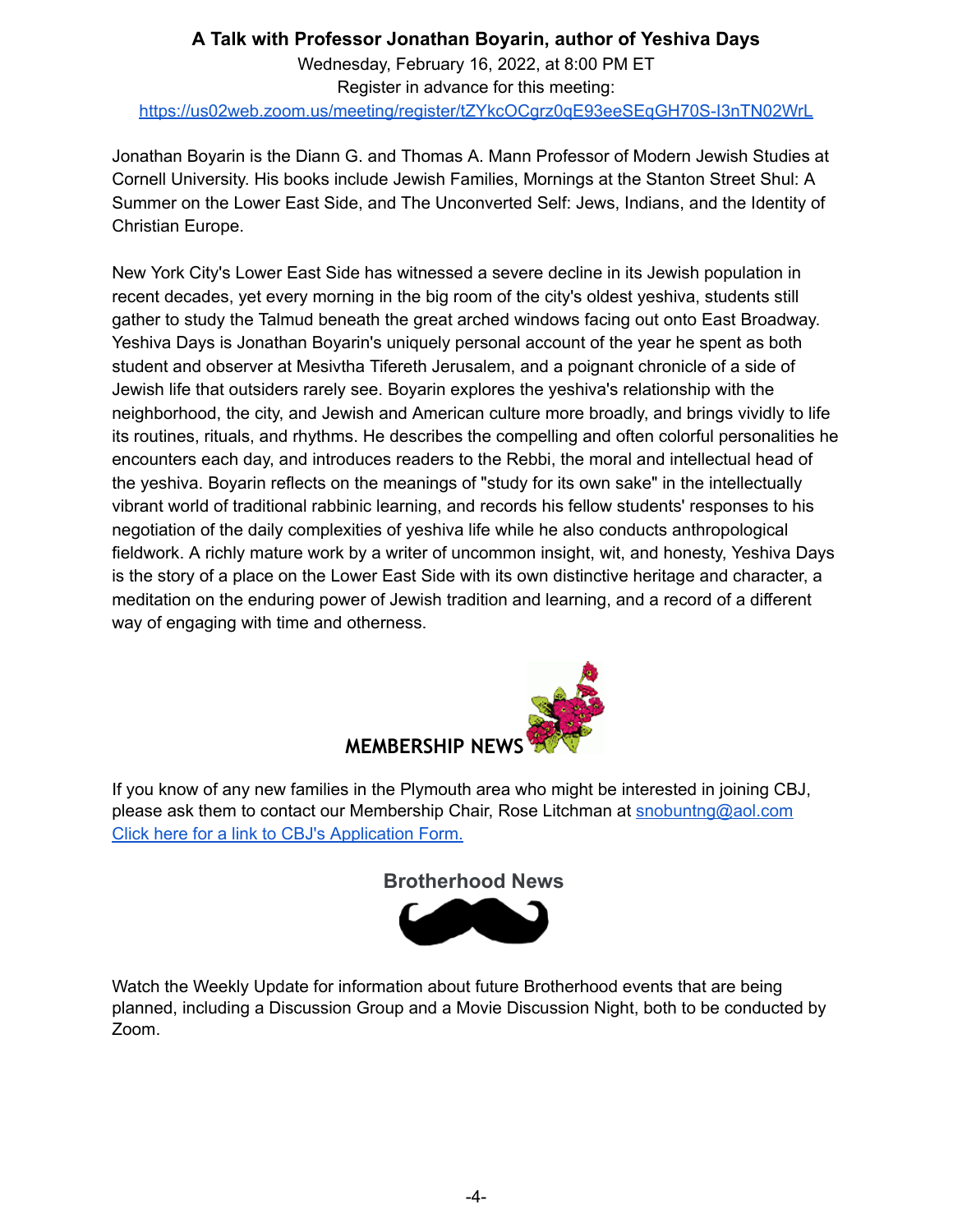### **The Original "West Side Story" was Jewish -- Would It Have Been a Better Musical?**



It starts in an alley. An angsty Italian gang creeps onstage in a "stylized prologue showing the restlessness of the youths." It's New York City in the 1950s, and, as the plot progresses, warring ethnic groups articulate their frustrations via song and dance. Children die preventable deaths; everyone sings; the audience thinks soberly about prejudice and peace. I am referring to a musical called "GANG BANG! (working title)." It will, of course, eventually become one of the most popular musicals of all time, known by a much sleeker name. But for now, it's merely a fuzzy sketch of an unwritten production about two gangs: one Gentile, and one Jewish.

Before Leonard Bernstein composed any music, before Jerome Robbins choreographed a step, before Arthur Laurents completed a single draft of a full book, before Stephen Sondheim would even join the team — before "West Side Story" was the production it became — this group of Jewish men initially conceived of a musical that meditated on religious intolerance, specifically centered around antisemitism. This "Jewish version" of "West Side Story" didn't get very far: by the time the first draft of the musical was complete, the Jewish characters had become Puerto Rican. But evidence remains in the form of anecdotes, and, more materially, two treatments (scene-by-scene summaries of the action, including occasional suggestions for song, dance, character, or style choices).

These documents, created by Arthur Laurents and accessible at the New York Public Library for the Performing Arts, provide a peek at a version of this musical that might have been. In this pair of treatments, Italian Romeo and Jewish Juliet meet at a street festival. "It's Easter and Passover," Laurents writes; "holiday time when the boys are free and have too much free time." As in the original Shakespeare, the teenagers do not initially recognize the threat presented by the other's background, because religion, like family names and unlike race, is not always visually apparent. The innocence of the initial meeting ends when the lovers each learn the other belongs to an enemy clan.

Unlike Maria, who lives permanently in the eponymous West Side, Jewish Juliet has traveled to the Lower East Side to join family for Passover. The creators reportedly planned to make Juliet a Holocaust survivor. In the eyes of a young reader, who has only ever encountered Holocaust survivors as paragons of elderly wisdom, it is jarring to imagine one so young and naïve. This Juliet might be haunted by the atrocities of a genocidal war, but she remains somehow able to believe that, despite the sectarian violence afflicting her community, her romance will succeed.

The most conspicuously Jewish segment in the story is the Passover Seder, set early in the show's final act. In the second draft — mercifully retitled "ROMEO" instead of "GANG BANG" the holiday becomes the setting for a turbulent musical scene. Romeo, having killed Tybalt in a previous scene, is on the run; the action cuts between the Seder and Romeo's flight from police. As the scene reaches a climax, biblical high drama undergirds the intensity of the onstage action: The Jewish family, unaware that their son has died, discusses the tenth plague — death of the first born. Romeo hides while the Capulets search for matzoh, an activity that is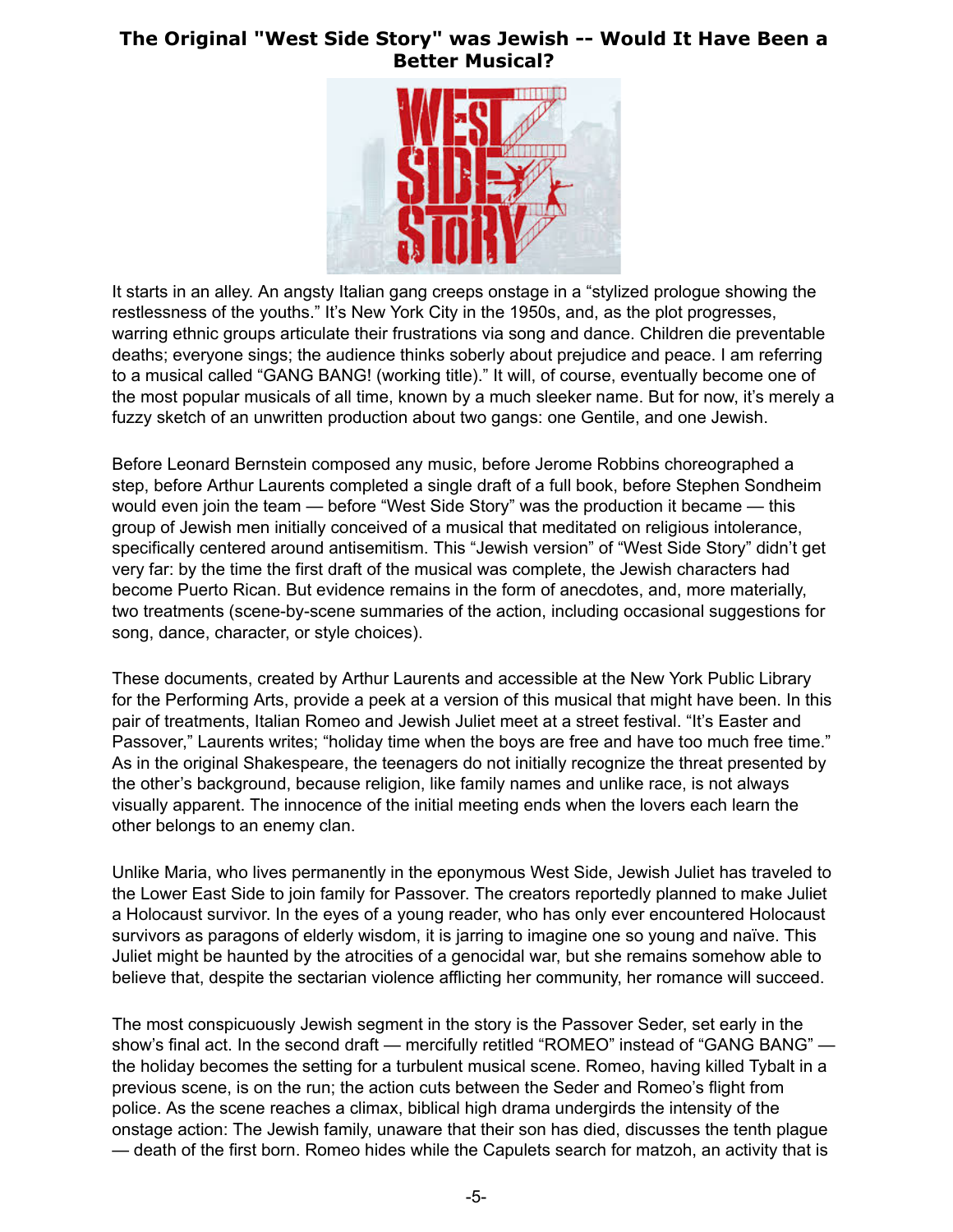"gay and joyous and done with much laughing and squealing." As the jubilation reaches its peak, the police enter to announce Tybalt's murder.

Perhaps the concept for the musical was, at this early stage, too embryonic; or perhaps the choice to make the musical religious meant it would inevitably invoke the melodrama of faith in a way that seemed sort of hokey. In either case, this scene seems destined for bathos. The premise is overwrought, obvious and clunky. In the subsequent scenes, the fighting escalates; both gangs seek vengeance, display prejudice. The gang members trade insults: "Dirty wop" is followed by "dirty kike." When a character called Tante (Shakespeare's nurse; mush this word around in your mouth enough and it becomes "Anita") attempts to interfere with the lethal trajectory of fate, the Italian gang members "finally make a crack about Tante and her being Jewish." By the end of the musical, as in Shakespeare's original, both lovers lie dead. "The lights dim, the scenery disappears except for the pallet with the two lovers and, if we want to use Easter Sunday, we can have church bells," Laurents muses. On second thought, he adds, "this might be a little bit too much."

Would "West Side Story" have been a better musical if it had stuck with the Jewish plot? Certainly the musical's Jewish creators, in writing about a Jewish community instead of a Puerto Rican one, could have crafted a more accurate, respectful depiction of the culture they sought to dramatize. Others have pointed out the ineptitude of their attempts to write authentically about a demographic they were not part of, and in fact knew barely anything about.

But there's something about the attitude the early drafts take toward religion that, I suspect, may have fundamentally impeded the musical's ability to land so compellingly with audiences. "Jewish 'West Side Story'" suggests that religion of any kind makes its adherents inherently susceptible to prejudice. Juliet's Jewish family members — who, perhaps due to the creators' own backgrounds, are more focal than Romeo's Italian kin — oppose ethnic mixing, and seem to subscribe to stereotypically essentializing ideas. At one point, the Capulets tell Juliet she must return home, "and anyway, that love is doomed — because Romeo is an Italian." (Though, to be fair, they add "and a murderer," which seems a more reasonable grievance.)

It is difficult, given the identities of the creators, not to read a slightly personal element to the depiction of the Jewish families. It's as though these men harbor a grudge against their own communities, resenting a pre-war generation's retrograde attachment to demarcations they felt separated Jews from the rest of white America. The creators draft a fantasy of escaping from the confines of this upbringing, and then place that attempt within a plot that dramatizes the violent consequences of such escape. Tradition, in this framing, is bad, but flouting it is dangerous.

Unlike the tradition-bound families and insular gangs, the voices of morality in the musical have divested from their factions entirely. The romantic leads are purely in love and therefore able to see past hate: "The difference in religion," notes Laurents in a description of what he has titled "BALCONY SCENE (FIRE ESCAPE)," "should not matter to either of them." And the wise Doc, who functions as mediator between the two gangs, is described as having "no religion." This choice seems to imply a moral superiority in abstaining from faith. The takeaway: Religious difference separates, and so to remove that rift, remove the religion.

That the "Jewish version" did not allow for a particularly capacious commentary on identity might also be symptomatic of the precarity of Jewish identity at the time. Jewish theater historian Warren Hoffman writes in his book "The Great White Way: Race and the Broadway Musical" that during the development of this musical, "The racial and ethnic landscape of the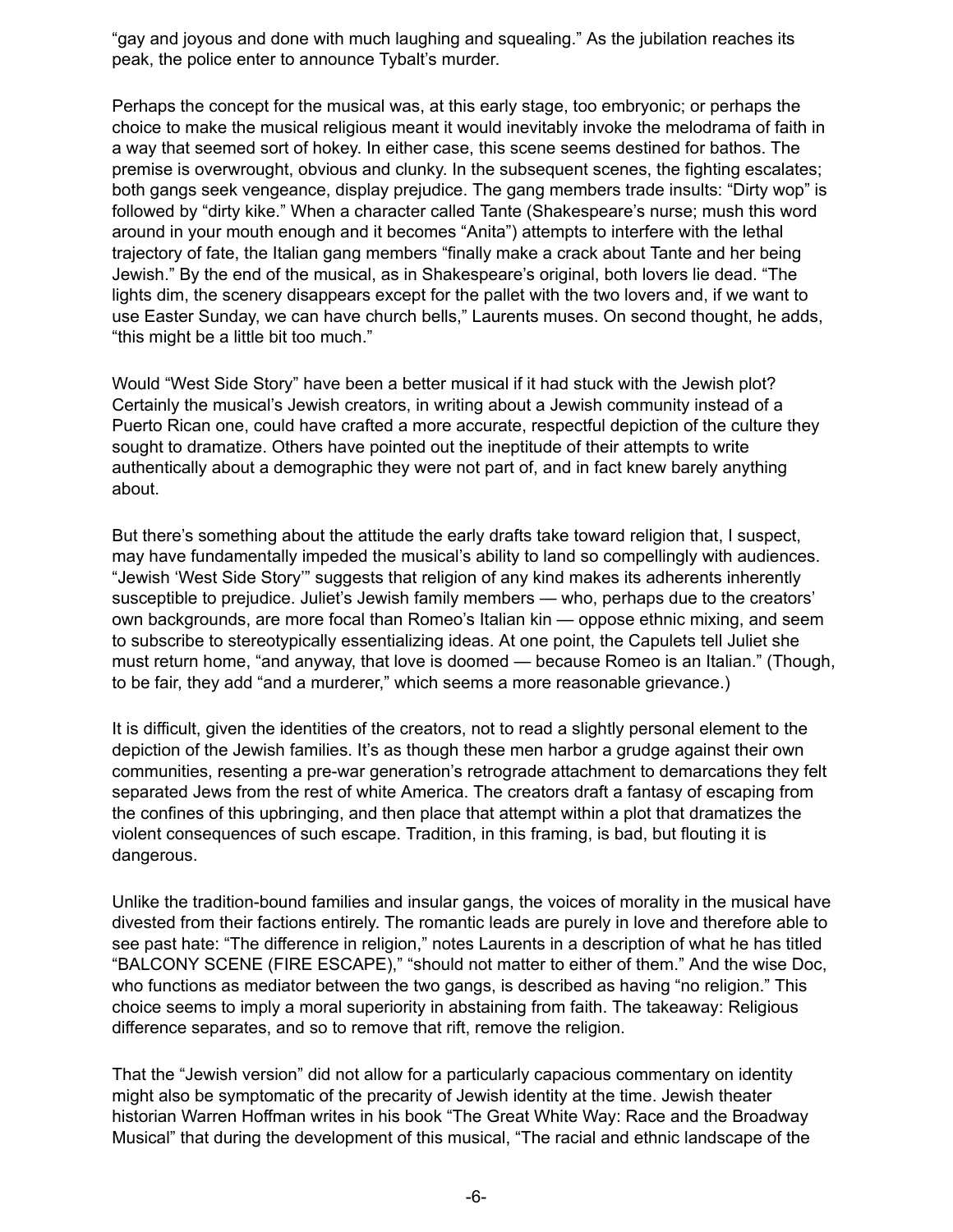United States, particularly the country's white landscape, was quickly changing as the team was writing."

As American anti-Black racism accelerated, Ashkenazi Jews and other previously non-white groups with European lineage were permitted an unprecedented entree into whiteness. Around this time, in other words, European Jews may have recently become too white to serve as prototypes of the racially oppressed. In replacing the Jews, then, "West Side Story" became an explosive allegory about race, with a more modern, appealingly liberal, and neatly universalizable message. The "West Side Story" that eventually met its audience tried to say something along the lines of: Do not eradicate difference; tolerate it, admire it, celebrate it. However shoddy its depiction of the populations it centered, what it tried to say about their differences evidently felt electric — at least to some audiences — at the time. For the purposes of creating a broadly appealing musical, the kind that met the success "West Side Story" did, the decision to remove the Jews was likely crucial.

By the next of Laurents' treatments, the Jewish gang has been quietly swapped out for a Puerto Rican one. Some of the names have begun to shift, too: Benvolio becomes Benny, Tybalt becomes Bernardo. Juliet is still Juliet, but Tante is Anita. The musical is creeping toward its final form. When the violence accelerates, Doc — now, interestingly, described as "possibly a Jew" — tries vainly to stop the coming rumble." Doc isn't white enough to be a gentile, meaning he is sympathetic to the experiences of prejudice the Puerto Rican characters face. But he is just white enough to garner acceptance from the white characters. When the musical centered around religion, Doc had none; now that it focuses on race, "none" is no longer a possibility. Jewishness, in its midcentury position of liminal whiteness, has become the ethnicity of mediation.

It's easy to feel that consequential choices like these in the story of the development of a hit are made with full awareness of their impact. That the creators had a canny intuition for the zeitgeist, and could sense that a message of racial tolerance would resonate with audiences better than one about religious difference. But according to Laurents' biography, the creators abandoned the Jewish plot simply because they realized someone else had already written it: "Abie's Irish Rose," a play from the 1920s, dealt similarly with Jewish-gentile intermarriage.

Paging through these drafts — some of them photocopies, some the actual paper Laurents typed into — in a silent reading room in Lincoln Center, I was overcome, more than anything else, by a sense of the documents' vitality. At the time these treatments were created, the musical was so far from complete it seemed to be visibly evolving between drafts, even within them. The pages are littered with little typos, misspellings, and punctuation errors. Often, Laurents types faster than he thinks — lacking a modern backspace bar, he revises his vision mid-sentence. In one addendum, Laurents broods, directionless, over the characters' names. "I think we should not try to get names reminiscent of the originals. I do not like Judy for Juliet anymore than I like Ricki for Romeo. I think both are too flip-sounding and lack poetic softness." He suggests "Ruth" or "Ruthanna" for the female lead, but worries that "they begin with 'R' which is inverting for no apparent reason." This, he decides, could be dangerous, because "people might think there was a definite reason."

Not all artistic choices, however successfully implemented, are deliberate. Sometimes, people simply want to make something new. After all, these drafts are unpolished and intimate, intended for internal circulation among the creators. At one point, Laurents writes, playfully: "The indication of musical numbers is, in places, the roughest of the above. I would like suggestions from the musical genius dept. on this as soon as possible."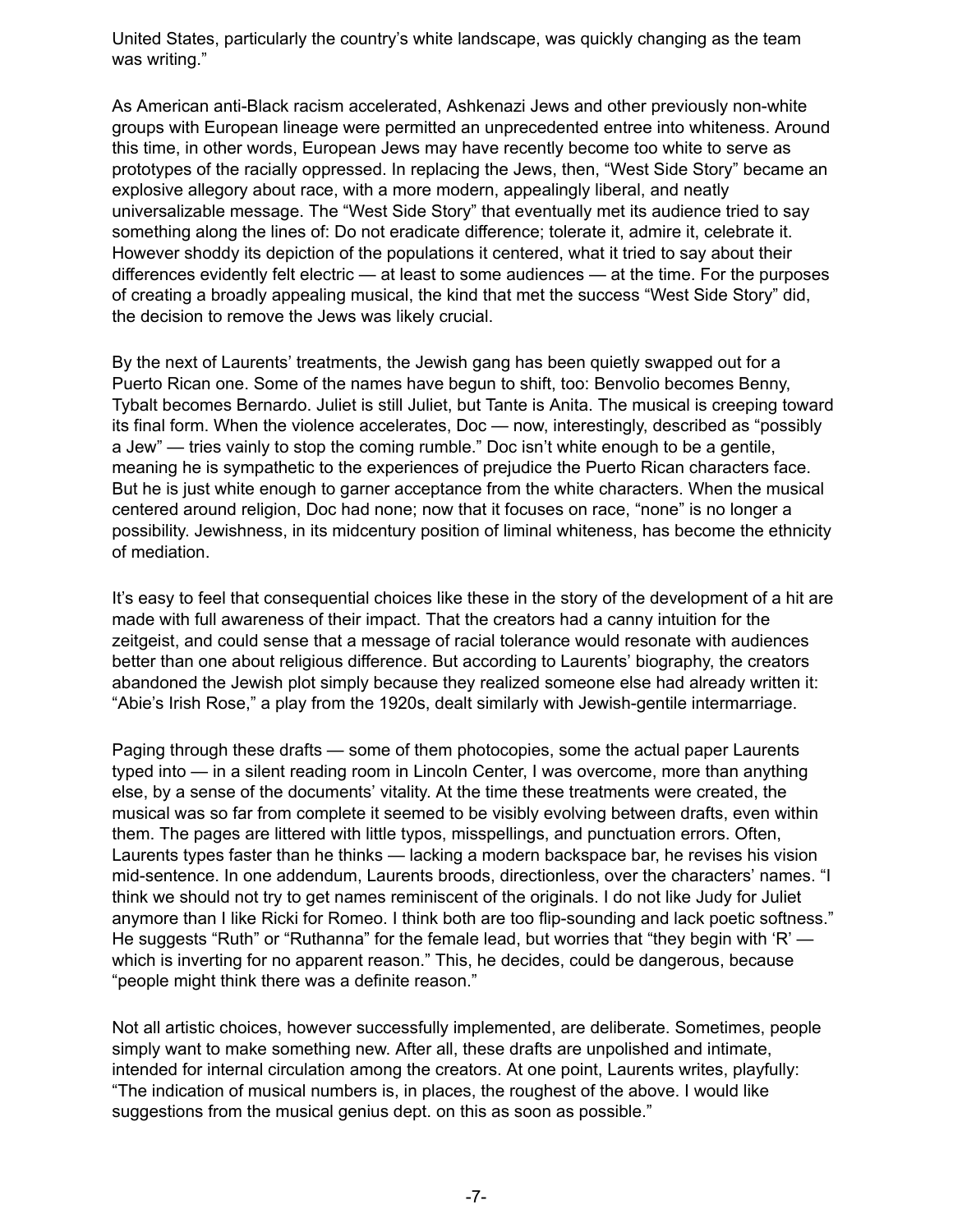These documents provide only a glimpse of an early version of what would become a fixture of the musical theater canon. Just some Jewish artists jotting down passing thoughts that would shape, eventually, into one of the most successful and culturally indelible musicals in American history.

Author: Eliya Smith, an editorial fellow at the Forward.



# **SISTERHOOD NEWS**

Upcoming events are a wine tasting with a talk by Rabbi Mills on What Makes a Wine Kosher; a program about Rosh Chodesh; and a program from the Mikvah in Newton. We are going to do our best to do hybrid events whenever possible.

### **An Appeal for New Leadership!**

As many of you already know, Suzanne Goldberg, our tireless leader for many years, will be spending the winter months in Florida. Although her plans are indefinite at this point and she may return to Massachusetts in mid-May, Suzanne may ultimately decide to make Florida her permanent home. She has asked Sisterhood members to please step up and take over the responsibility for conducting one or more of Sisterhood's programs, with help from Cindy Teles and Rose Litchman, and, of course, from Rabbi Mills.



Congregation Beth Jacob gratefully acknowledges receipt of the following donations:

### **General Fund:**

Arnold Sollar - in honor of Rabbi Silverman

### **Yahrzeit Fund:**

- Harry Shamir & Barbara Aharoni in memory of Harry's first wife, Rina Shamir
- Arnold & Lois Weiss in memory of Rhoda Burstein and William Smick
- Ronnie Hirschhorn in memory of her father, Bernard Riback, and Dan's mother, Mae **Hirschhorn**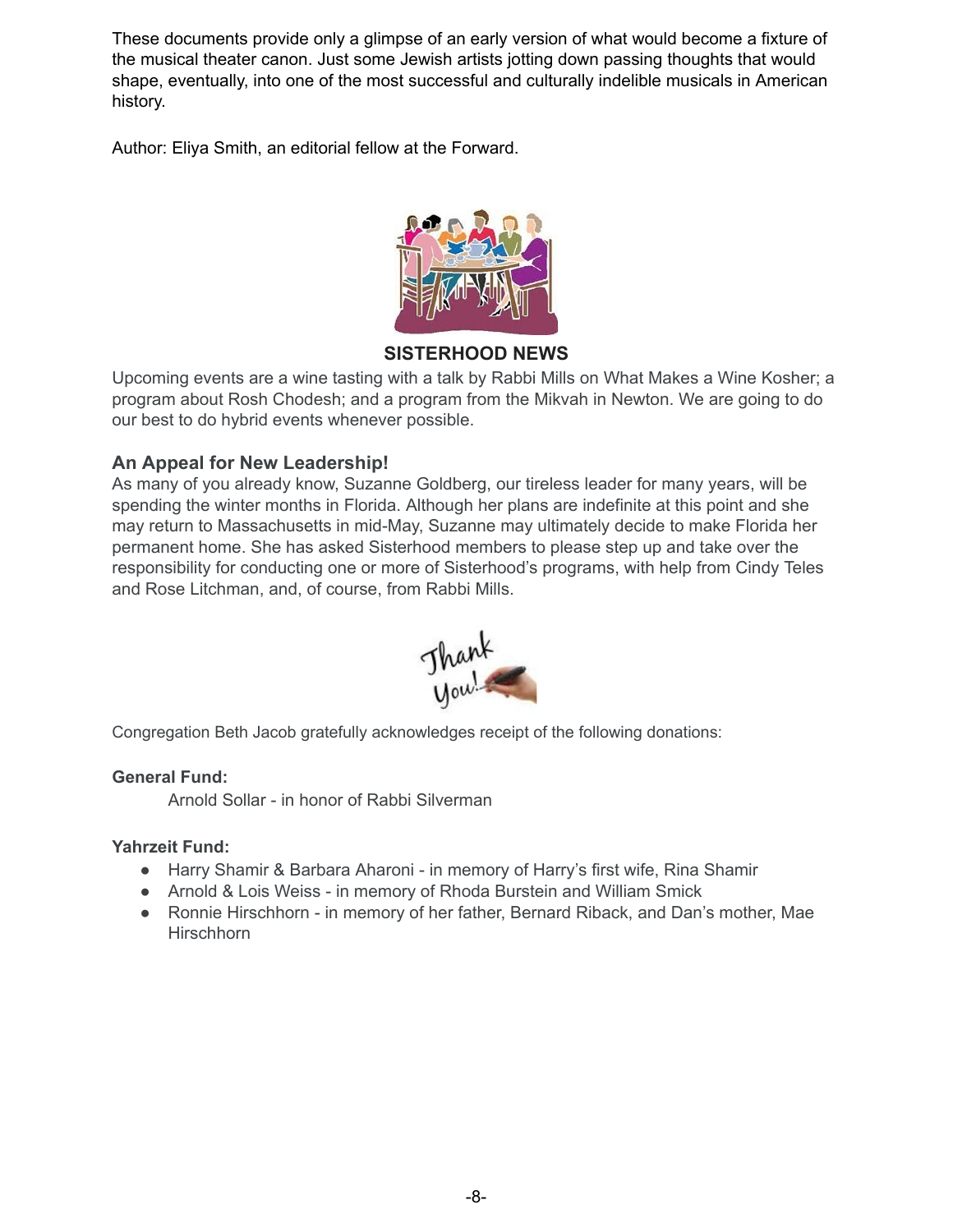

### The Following Yahrzeits Will be Observed This Month:

(A memorial candle should be lit on the preceding evening.)

#### February, 2022

1 Richard Pecorella 1 Ida Penn 1 Morris Resnick 1 Arthur Rosenblum 3 Jeanne Gurwitch 7 Robert Arons 7 Hyman Sherman 16 Renee Katz 17 Betty Balton 17 Samuel Goldberg 18 Joseph Bolotin 18 Joseph L. Harris 18 Morris Melniker 19 Roberta Lipetz 22 Madelyn Siegel 25 Jerome Gottman 25 Sally Sarke 27 Albert Roth 28 John Padlusky

May their memories be for a blessing and live forever in the hearts of all who knew and loved them.